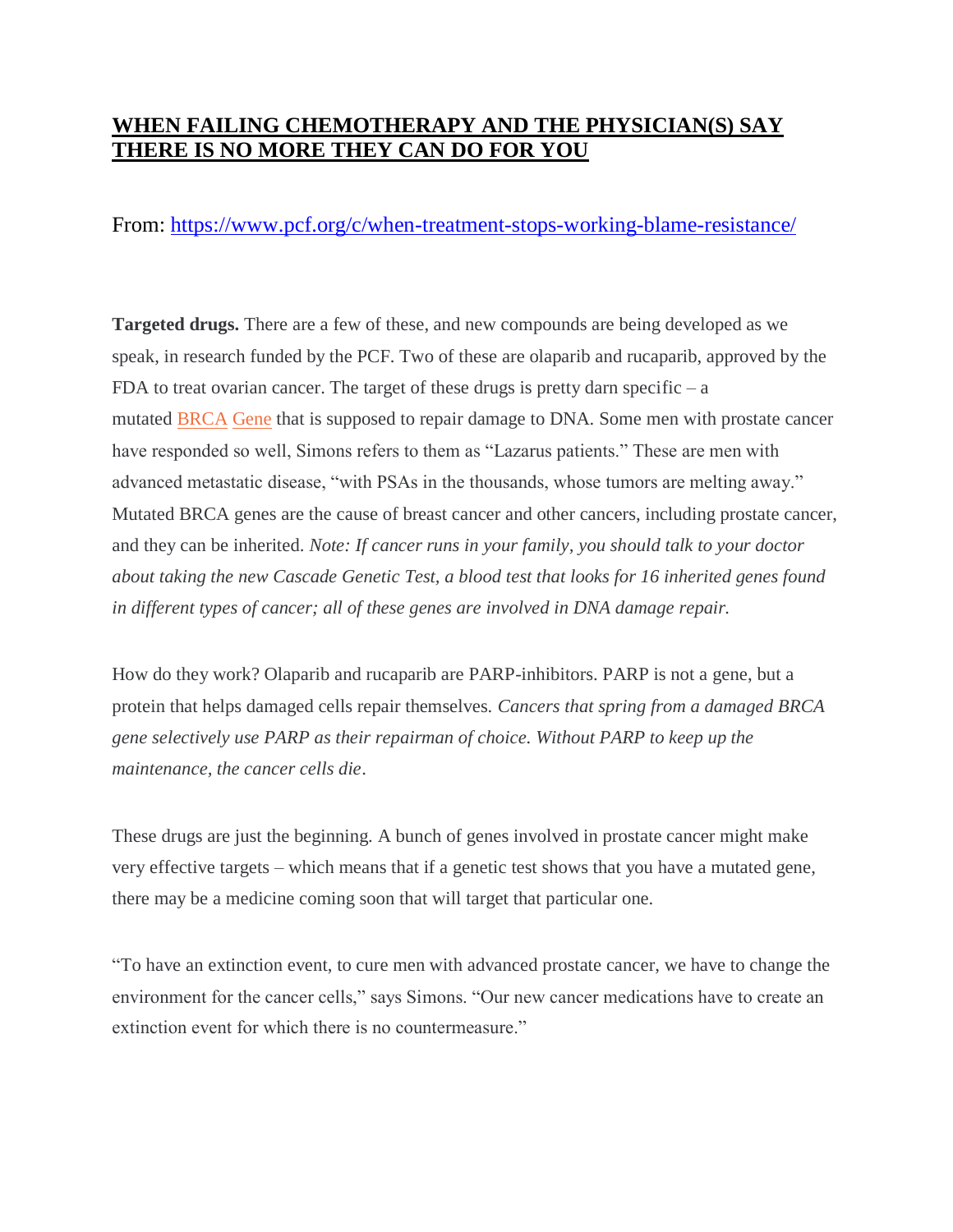**[Immunotherapy](javascript:void(0))**. Toward this end, immunotherapy holds great promise. So far, drugs such as ipilimumab and pembrolizumab have worked only in a few men – but these men haven't just gotten a little bit better; they have shown spectacular improvement. Tumors and metastases in these "exceptional responders" have melted away.

These drugs, called checkpoint inhibitors, work by "waking up" the killer T cells – white blood cells that, if unleashed, can viciously attack and kill cancer cells. These cells typically don't do much good against prostate cancer because, early on, cancer cells put them in a straitjacket. Checkpoint inhibitors take the restraining bolts, or checkpoints, off of these T cells. "When the T cells wake up, they can multiply and destroy faster than cancer cells," Simons explains. "If you have thousands of T cells against a single prostate cancer cell, the cancer doesn't have time to mutate or hide; it's just eaten up."

Chemotherapy, when it works well, can do this, too, by a process of mass sterilization. Stem cells within the cancer can't replicate, and the cancer dies off. "It's like killing an entire squadron. The cancer cells can no longer replicate." Chemotherapy for prostate cancer is much more selective than it used to be; side effects are greatly reduced, and normal cells are left alone. "Amazingly, when this works, normal cells grow back in. If you kill the cancer cells, it doesn't leave a hole; your body will fill it in, just as if you've had surgery there. It does leave a [Benign](javascript:void(0)) scar that you can see on a scan. But when immunotherapy works, it causes the body to reject cancer just as it would try to reject a foreign organ. We are just beginning to understand why some men are exceptional responders and others are not, and we are working to find ways to help more men become exceptional responders."

**Roller coaster, or "bipolar" hormonal therapy**. Another approach that has shown promise at Johns Hopkins is to make cancer cells extra sensitive by giving high-dose [Testosterone](javascript:void(0)) after a course of [ADT.](https://www.pcf.org/news/strategy-might-thwart-resistance-to-a-common-prostate-cancer-treatment/) "It's almost like they choke and die on a diet that's too rich after they've been starved. That is exploiting the understanding of stem cells."

Studying this "stemness" means learning where cancer cells are vulnerable – it's like the velociraptor testing the fences, except this time, we are the predator. "Cancers that kill have this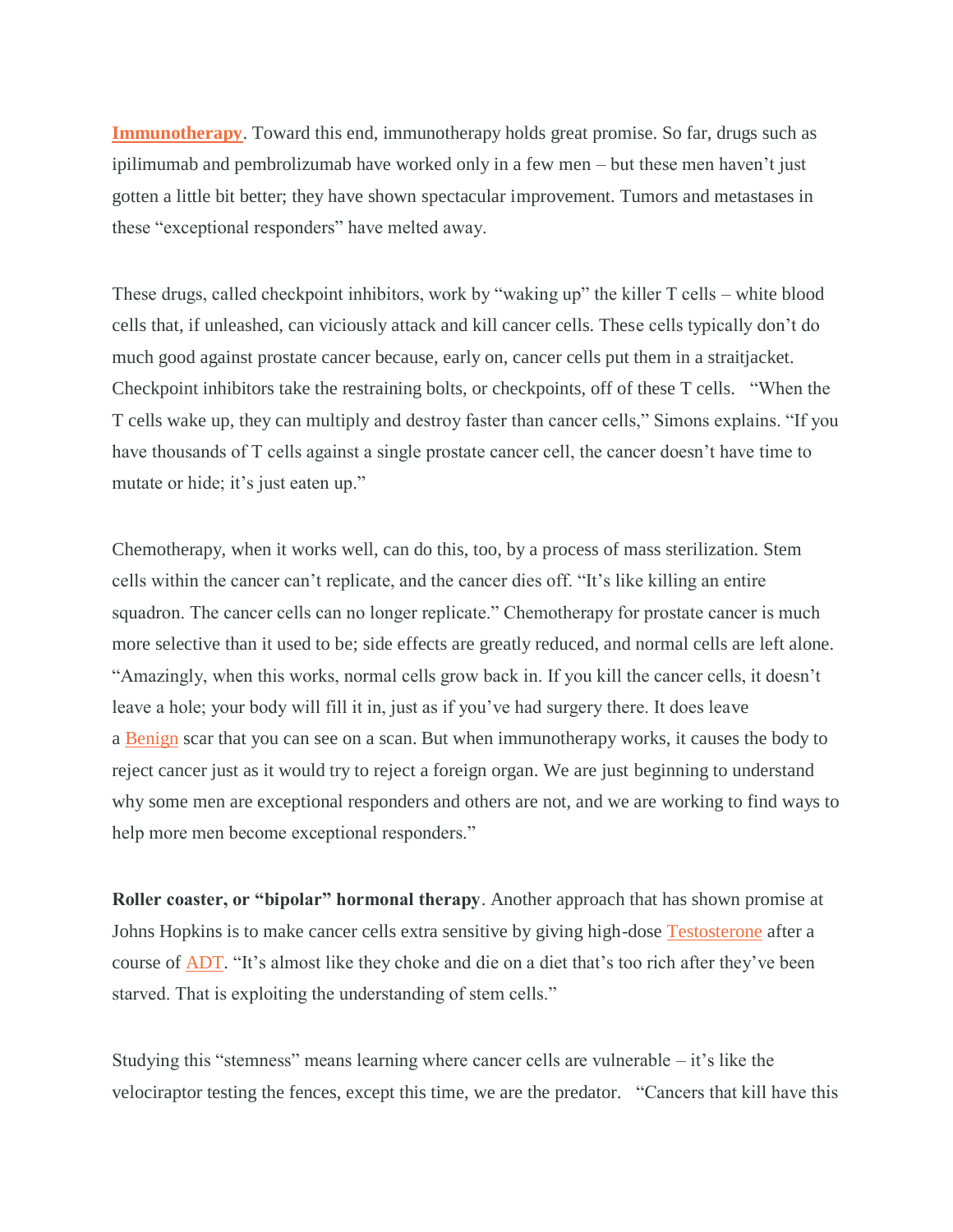extraordinary property of renewal or evolution," says Simons. "A lot of our gene targets are these genes of evolution. Normal prostate cells don't evolve. They're the same as before. But the children of prostate cancer stem cells keep mutating. It's evolution within your own body." Prostate cancer stem cells are like dandelion seeds, he continues. "They're there, even if they haven't popped up yet." Finding a way to treat that one tiny, evolving bit of cancer, as soon as you see it – better yet, even earlier – may be the secret to extinction.

**What can you do?** One very important thing: *[Donate to PCF.](https://www.pcf.org/donate/)* Any donation you make, of any size, goes right to research. Two: *Talk to your doctor* about the state-of-the-art treatments you read about here, to see whether any are right for you. One reason that breast cancer treatment has made so much progress is that women have been their own advocates, and they have helped to drive the cure. Men with prostate cancer traditionally have not wanted to talk about it, have put off going to the doctor, and have not pushed for more answers. This needs to change, and it is changing. So, three: *Talk to other men about prostate cancer*. If they've never been screened and they're in their forties, encourage them to go. If they have cancer in their families, ask them to talk to their doctor about genetic testing.

### **Where are we headed?**

**Curing oligometastasis:** Oligometastasis means you have just a few minuscule spots of cancer. "If you have only three or four bits of cancer and we can see all of them, we can give SBRT and cure the cancer that way," says Simons. Note: SBRT is stereotactic body [radiation therapy,](https://www.pcf.org/c/questions-to-ask-your-doctor-if-youre-considering-undergoing-radiation-therapy/) and its use here is different from its use as external-beam radiation therapy to kill the primary tumor in the prostate; instead of targeting the entire prostate, it is highly focused on areas just a few millimeters in diameter. This new use for SBRT is now possible because radiation is better, and so is imaging; now doctors can actually see these tiny spots soon after they develop, and go after them. Even a few years ago, this was not possible. Men with oligometastasis may not even need to start hormonal therapy.

**Liquid [Biopsy:](javascript:void(0))** We are getting much better at detecting circulating tumor cells (CTCs) in the bloodstream – before these cells ever set foot on a new territory and start to establish themselves. The next step after learning how to detect these cells reliably is learning how to treat them right there in the bloodstream. "That's how you treat HIV or tuberculosis or staph infection," says Simons. "You start treating based on a blood test, and you're treating when there are much smaller amounts of disease present."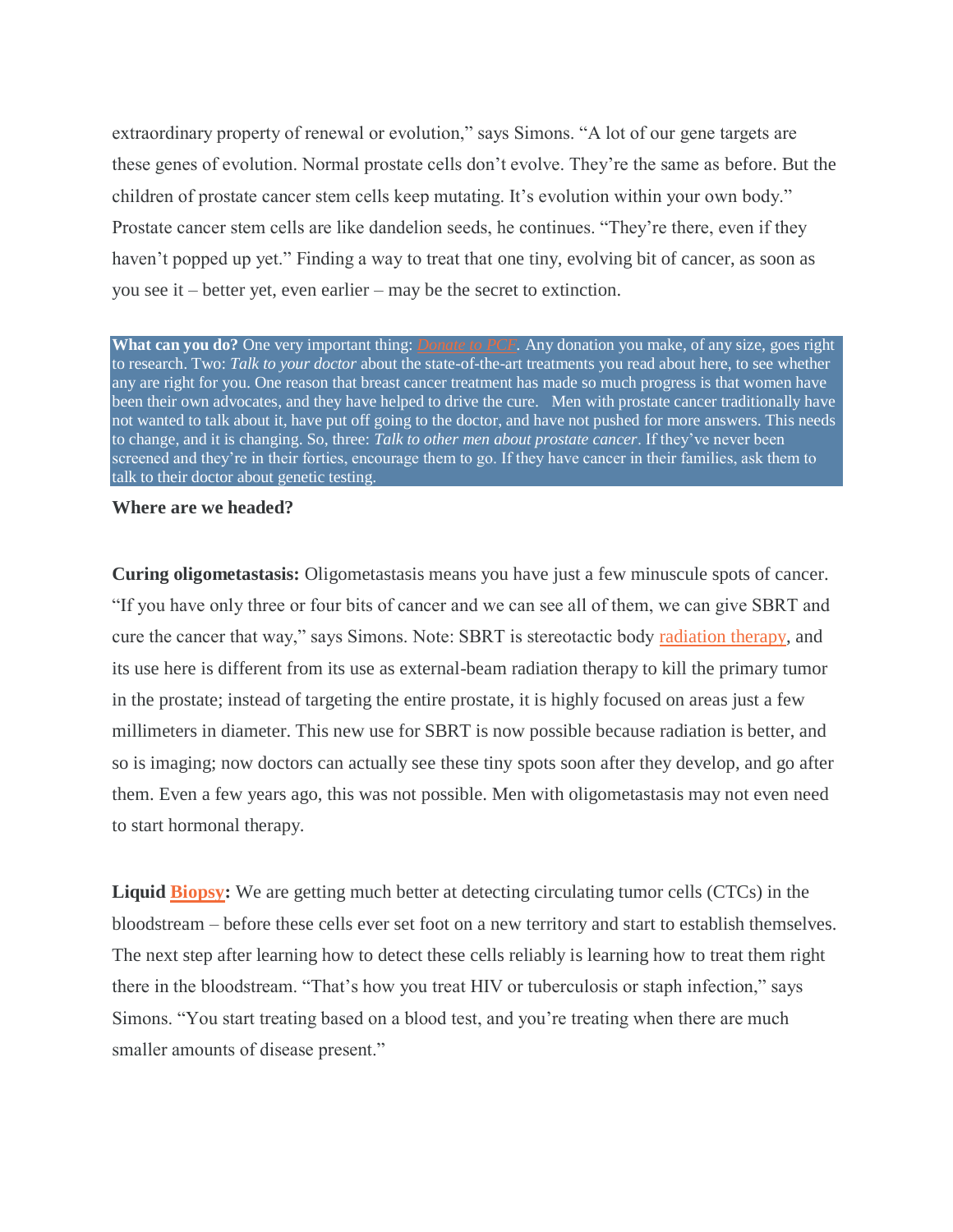**Radiopharmaceuticals**. Scientists in Germany, testing a nanoparticle technique developed at Johns Hopkins by scientist Martin Pomper, can kill individual prostate cancer cells with a fluorescent die that targets PSMA, prostate membrane-specific antigen, a protein that's only found on the surface of prostate and prostate cancer cells. An imaging technique, called PSMA Pet scan, is available at a few centers here in the U.S.

**The bottom line:** *There is more hope now than ever.* Doctors used to tell men with advanced prostate cancer, "The medicines stop working, but we don't know why." Now, we either *do* know why or *we are learning*. We now know that there are genetic differences – in cancer cells, in [Hormoner](javascript:void(0))eceptors, in proteins on those cancer cells, in molecules on the surfaces of T cells, just to name a few. Every new bit of insight gives us a new target.

# **Terms to know from this article:**

#### Tumor

A mass of excess tissue that results from abnormal cell division. Tumors perform no useful body function. They may be benign (not cancerous) or malignant (cancerous).

#### PSA

prostate-specific antigen (PSA): A substance produced by the prostate that may be found in an increased amount in the blood of men who have prostate cancer, benign prostatic hyperplasia, or infection or inflammation of the prostate.

## **BRCA**

Are a human gene and its protein product, respectively. The official symbol (BRCA1, italic for the gene, nonitalic for the protein) and the official name (breast cancer 1).

#### Gene

The functional and physical unit of heredity passed from parent to offspring. Genes are pieces of DNA, and most genes contain the information for making a specific protein.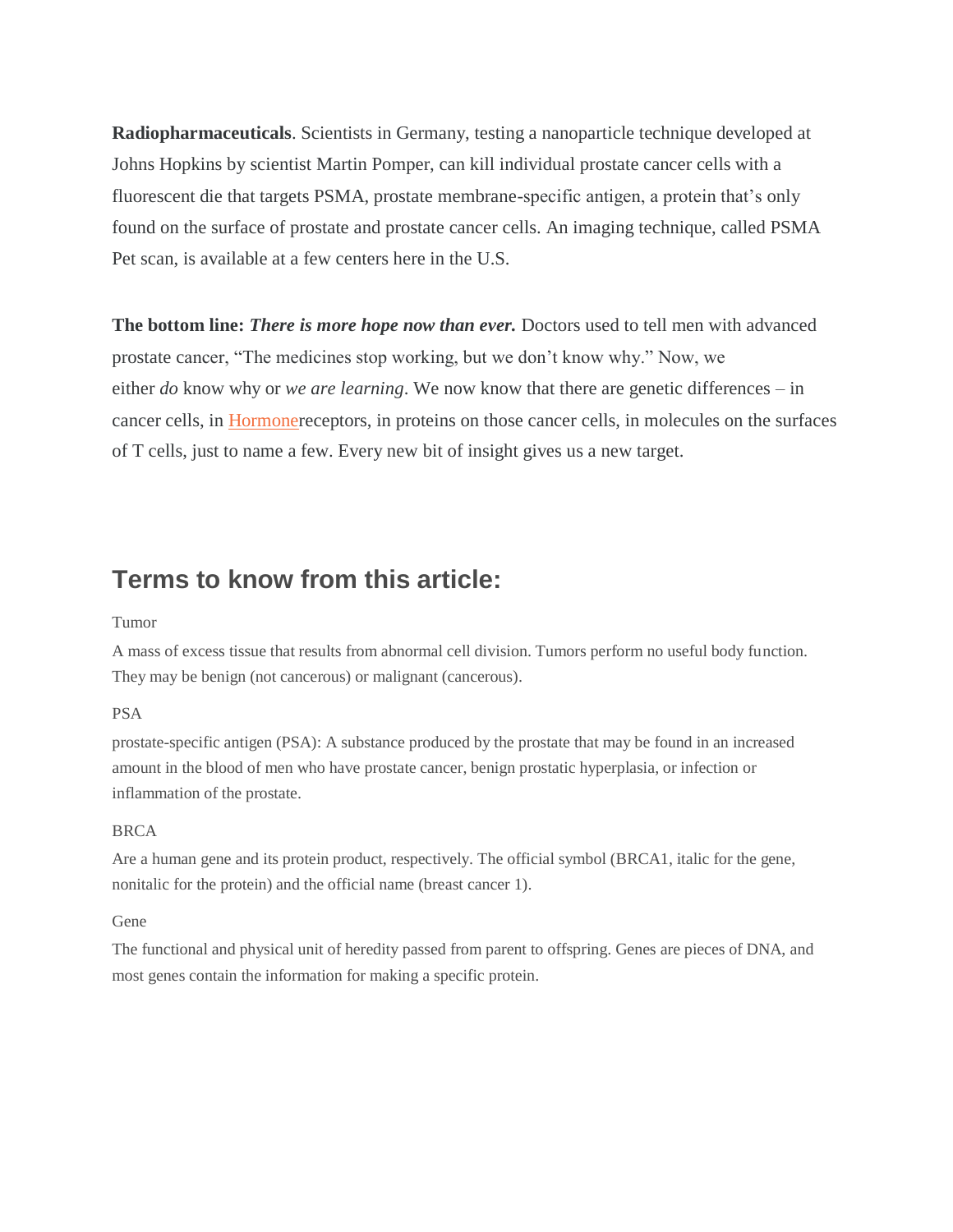**\*\*\*\*\*\*\*\*\*\*\*\*\*\*\*\*\*\*\*\*\*\*\*\*\*\*\*\*\*\*\*\*\*\*\*\*\*\*\*\*\*\*\*\*\*\*\*\*\*\*\*\*\*\*\*\*\*\*\*\*\*\*\*\*\*\***

**\*\*\*\*\*\*\*\*\*\*\*\*8**

Medical Oncologist Stephen Strum, a specialist specifically in research and treatment of prostate cancer, and particularly recurring/advanced prostate cancer since 1983 and considered one of the very top experts in such treatment, had the following to say to a patient's caregiver on the Physician to Patient (p2p) prostate cancer support list on 6/18/10 whose physicians had told the patient there was no more they could do for him:

Stephen Strum, MD> "You would need to work with a team to get clarification on much of the above issues as well as being caught up to date with his current tumor status and then to be presented with treatment options.

My recommendation would be for you to see if you are able to work with International Strategic Cancer Alliance (ISCA) based out of Philadelphia. First, check out the ISCA website at<http://www.is-canceralliance.com/> . See if what they do resonates with your needs. I am now part of the ISCA team but it does involve many other experts in the field of oncology all over the USA and abroad. Then call ISCA and speak to Örn Adalsteinsson, Ph.D or one of his staff such as Fred Mills, who is a PC patient. If you are able to handle the finances then ISCA would proceed at least along the areas I have suggested." **(MY NOTE: Important to note "if you are able to handle the finances." In reviewing the above referenced URL it appears one's insurance may cover some part of treatment, but may not cover much other. Thus, one must be financially comfortable before considering this organization for comprehensive treatment).**

<Stephen Strum, MD> "I always recommend getting an appraisal of STATUS before talking STRATEGY. I have no idea of the dosing of Taxotere or whether or not your husband has neuroendocrine (NE) PC which is sensitive to certain kinds of chemo.

In addition, there are some treatments that appear very promising that can be looked into:

Novel Therapies of Prescription Agents (Clinical Trial Status)